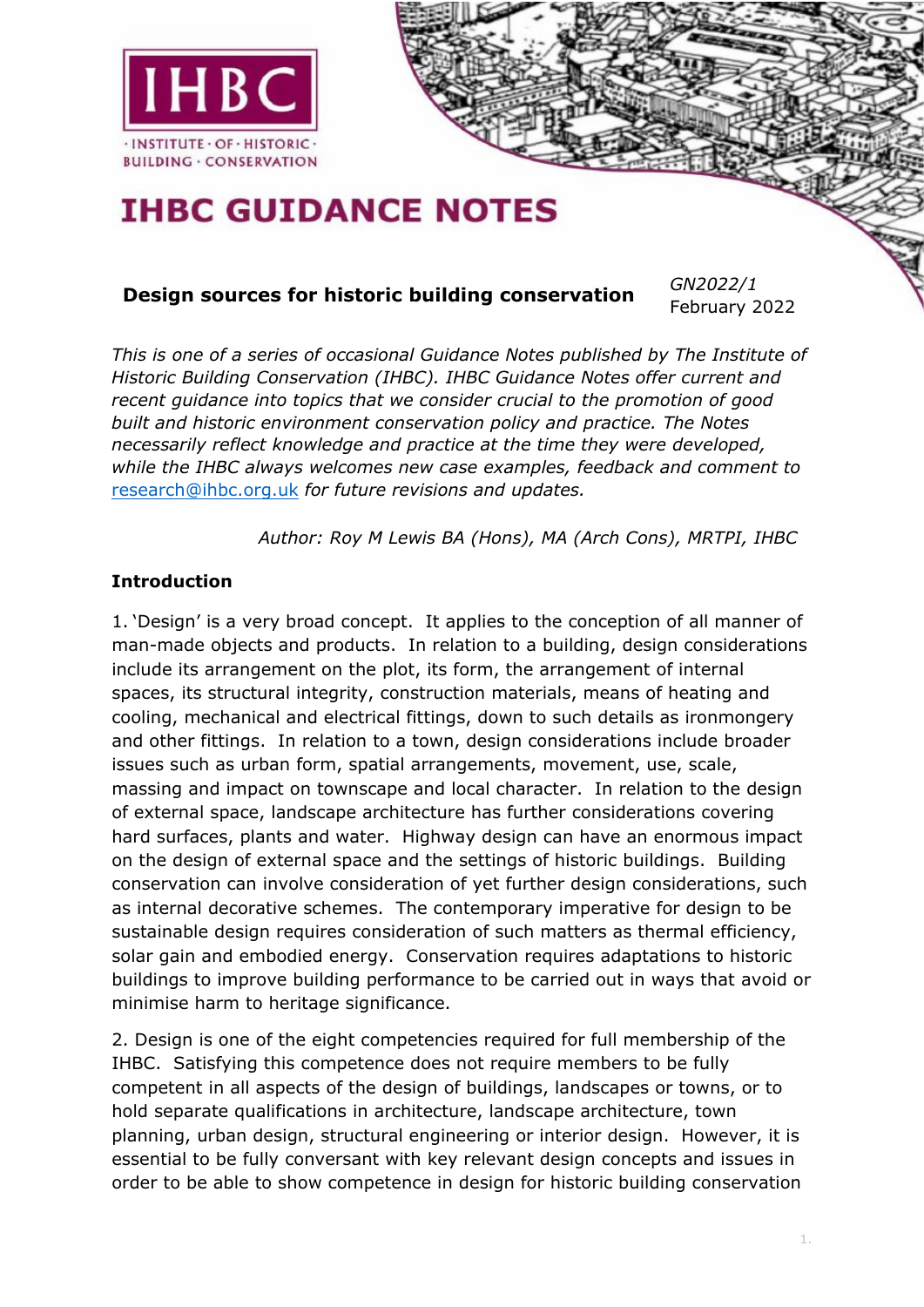

purposes and to be able to contribute positively to the formulation and consideration of development proposals that impact on the historic built environment.

3. This IHBC Toolbox Guidance Note seeks to provide guidance and information sources on design concepts and issues in relation to the IHBC Design/Presentation competence.

#### **IHBC design competence**

4. 'Design/Presentation' is one of the eight IHBC competences. The current descriptor for the competence is:

#### **Ability to analyse and evaluate quality of design, existing and proposed, of buildings and areas, and to present the results of such analysis in a way accessible to both professional and lay audiences.**

To have a detailed appreciation of the principles of character, townscape and urban design and to be able to undertake analysis accordingly.

To be able to communicate design concepts by means of sketching, conventional drawing techniques and/or CAD.

To be able to promote high standards of design of individual buildings or areas by:

- drawing up and implementing schemes
- preparing design guidance/briefs.

To be able to prepare schemes of enhancement works including streetworks and landscaping.

The associated IHBC technology competence requires the ability to be able to give advice on appropriate methods for the repair and maintenance of historic buildings, including advising on specialist repair techniques. Repairs that cannot be carried out on a 'like-for-like' basis have to be designed. Consequently, there is a degree of overlap between the design competence and the technology competence.

There is also a fundamental overlap between the design competence and the philosophy competence.

#### **Design considerations**

5. Design considerations that arise in relation to historic building conservation work fall into the following categories: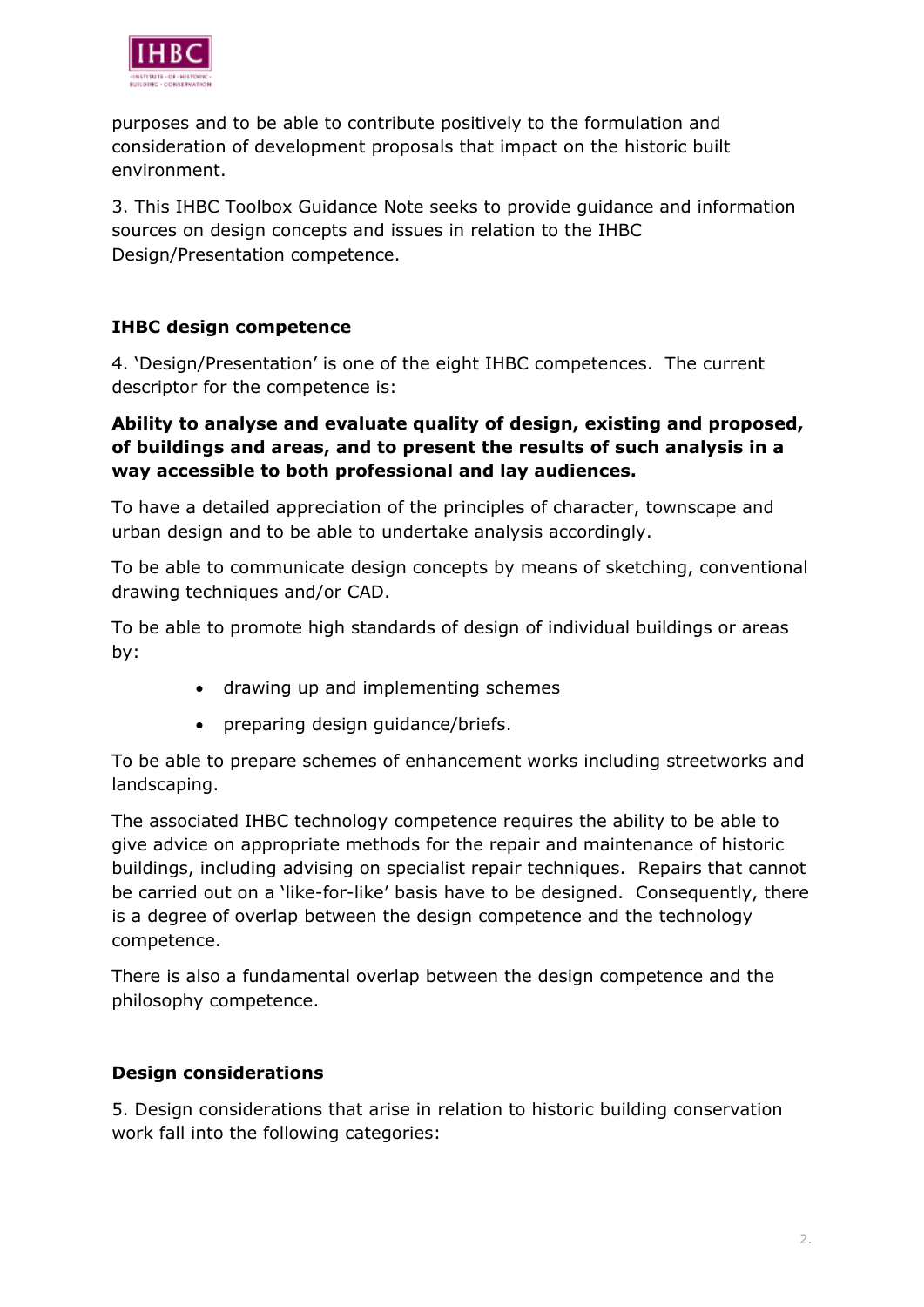

- Alterations/adaptations to historic buildings to satisfy the requirements of current or new users, to accommodate a change of use, or to satisfy modern standards (including retrofit to improve thermal performance and energy consumption).
- Repairs to historic buildings and structures that cannot be carried out on a 'like-for-like' basis.
- Extensions to historic buildings to provide additional accommodation.
- New buildings and structures that impact on the settings of historic buildings and structures.
- Alteration of existing buildings and structures that impact on the settings of historic buildings and structures.
- Hard and soft landscaping schemes that impact on the settings of historic buildings and structures or on historic parks and gardens.
- New buildings or alteration of existing buildings, large-scale developments or landscaping schemes that impact on historic places, including historic towns (or historic parts of towns), historic villages, and historic parks and gardens.

#### **Developing competence in design for IHBC membership**

6. Most, although not all, accredited conservation courses include some design content. However, this may not be sufficient to satisfy the IHBC design competence. Potential members that have not completed taught courses with design content will need to pay particular attention to developing proficiency in design. Becoming skilled in design for historic building conservation purposes necessitates cultivating sensitivity. This takes time and involves an iterative process based on experience of development proposals that impact on the historic environment. The source list below is intended to provide a basis for developing design skills for historic building conservation. It is intended to assist both prospective members to develop design skills and equally, to assist existing members in refining their design competence. The list of sources is not intended to be exhaustive.

7. A particular characteristic of the IHBC design competence is an understanding of the integration of heritage considerations with place-making. Good design always starts with site analysis and an understanding of the wider context. Understanding the character of the surrounding area and townscape qualities is a fundamental requirement for successful place-making. In satisfying the design competence, it is important to appreciate that design is a process that moves from broad concept to fine detail. It is equally important to appreciate that the design process is a creative rather than a mechanical one and also that the process should involve consultation with the local community and neighbours.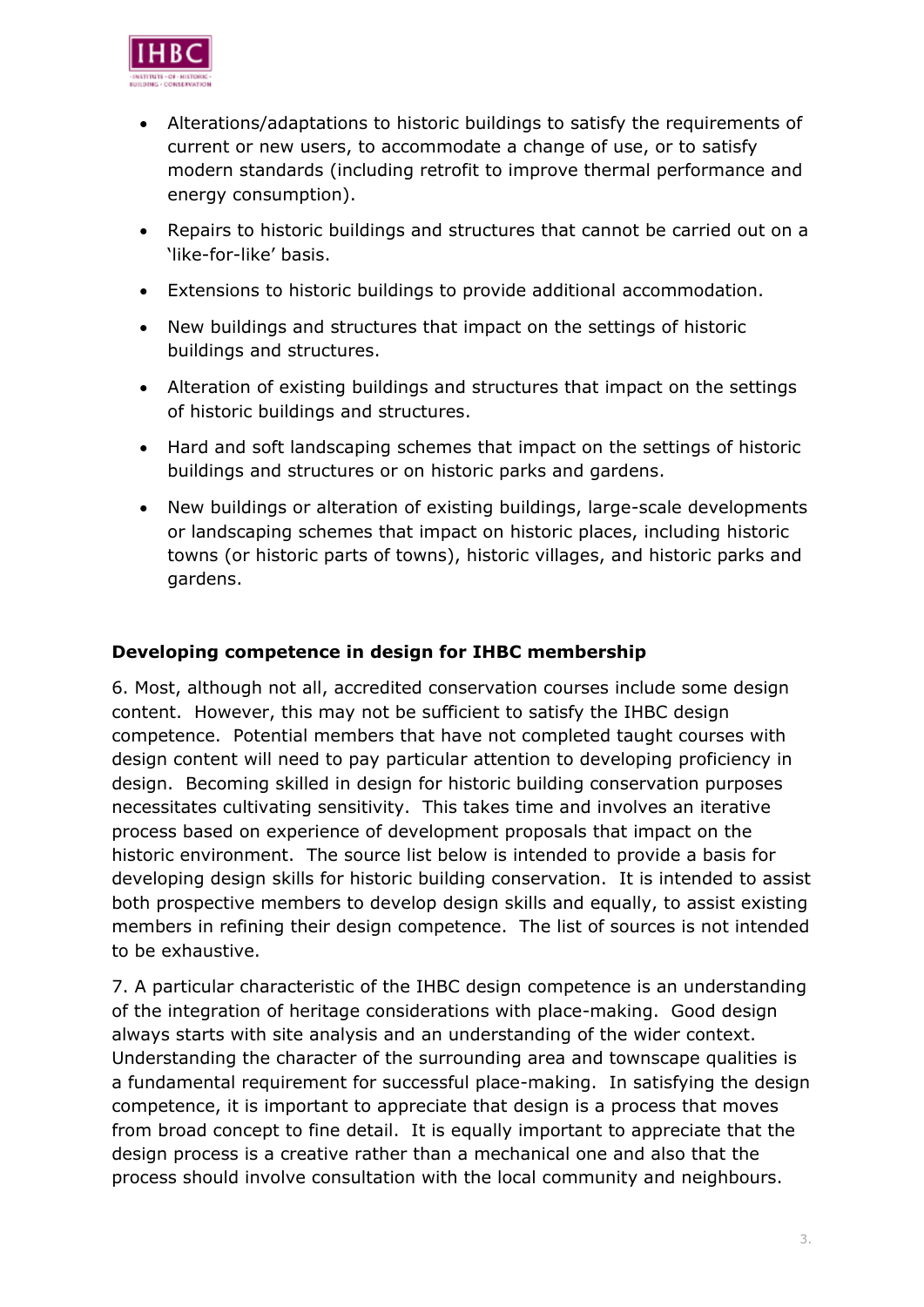

8. A useful way of developing design sensitivity is by case studies and the analysis of completed developments, to determine their strengths and weaknesses in relation to impact on heritage significance. Examples should be drawn from far and wide – much can be learned from international cases, where more liberal control regimes may apply. Sources that provide good examples of design in a historic context, or even contentious examples, are considered particularly valuable. The integration of Durham University's Dunelm building into its highly sensitive historic context (completed in 1966 and listed in 2021) would be a good example. A recent contentious case was the development at 5 Clerkenwell Close, Islington which won a Royal Institute of British Architects' award but was subject to enforcement action by the local council. The former English Heritage *Building in Context Toolkit* provides useful case studies.

9. Design and Access Statements submitted in support of planning applications give the designer the opportunity to explain the rationale of the submitted scheme and, if other designs have been considered, why the final scheme was adopted. Reading the better examples can help inculcate an understanding of design matters but it should be noted that many submitted design statements fail to take advantage of the opportunity offered and offer little as an educational resource. Similarly, involvement with Design Review Panels and Conservation Area Advisory Committees can help develop design skills.

10. Design award schemes, both national and local, provide further opportunities to study design and develop sensitivity with regard to design for historic building conservation. Award winners will not always be sensitive to their historic context but publicised awards usually give summaries of why the judges reached their decision and these are open to critique. Visits to award winning schemes can be particularly useful.

#### **Urban Design and design for conservation**

11. An understanding of urban design principles is essential for conservation practitioners. The application of urban design principles is invariably critical in securing appropriate development in conservation areas and in the settings of listed buildings. However, design considerations for historic building conservation go further than urban design and require attention to a greater degree of detail, especially in relation to historic building alterations. Such matters as use of appropriate materials, construction details, internal works, joinery details and colours can be critical in securing appropriate work to historic buildings.

#### **Green design issues**

12. Ensuring that new buildings are designed in a sustainable manner and that existing buildings are suitably adapted to improve their thermal performance are considerations that frequently overlap with built heritage conservation. The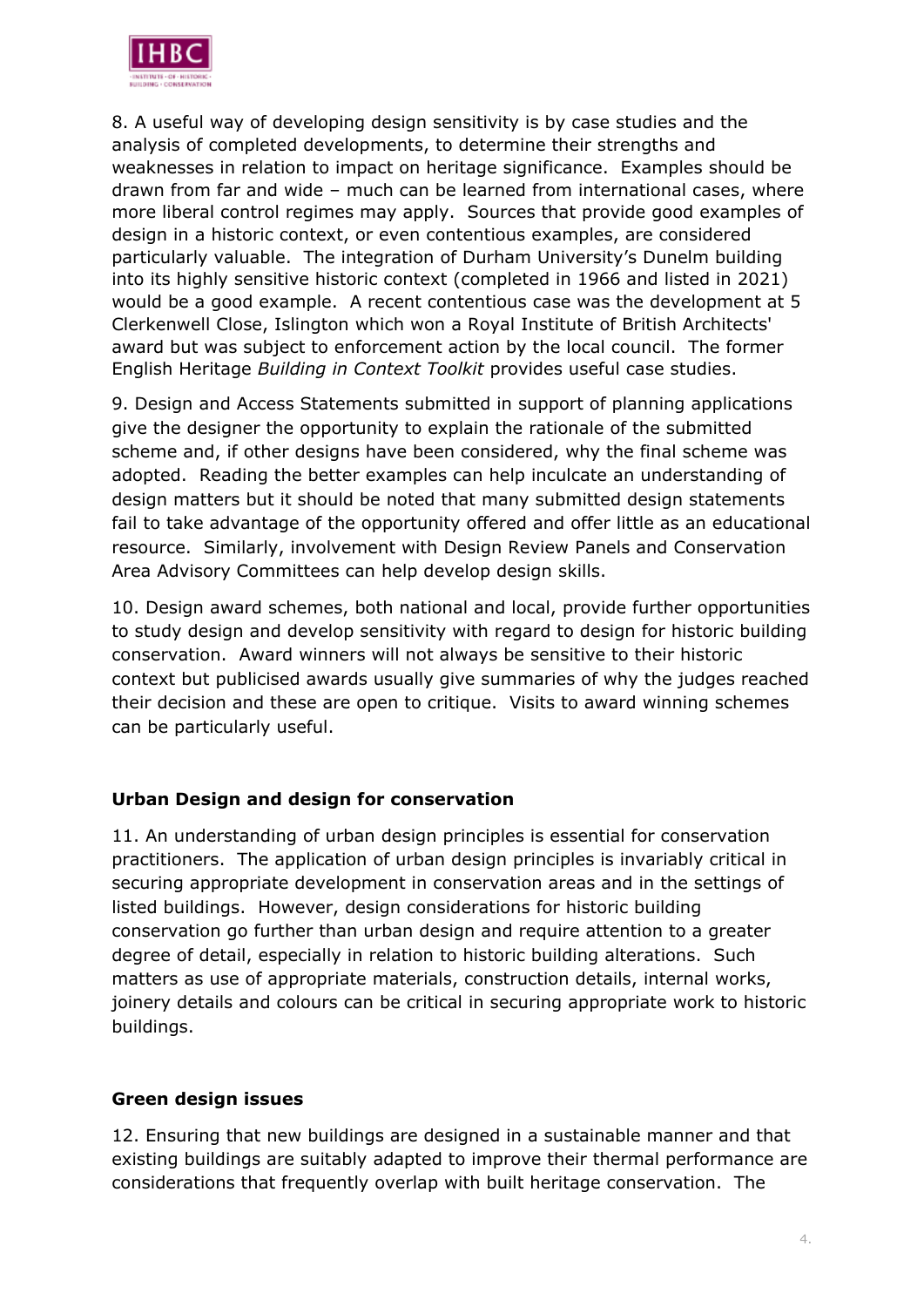

majority of building design work carried out in recent years relates to alteration and extension of existing buildings rather than wholly new constructions and design for the re-use of existing buildings is likely to become increasingly important. However, sustainable design is not limited to individual building design and retrofit. Historic towns can form the basis of sustainable mixed use settlements that maximise sustainable forms of travel and minimise private car use. Therefore broader urban design and landscape design issues are part of sustainable design. Green design competence is not a separate IHBC competence – it should be seen as a component part of the IHBC design competence for conservation work. It also relies on adequate technical understanding and therefore overlaps with the IHBC technology competence.

#### **Design Guides**

13. The publication of the first edition of the seminal *Essex Design Guide* in 1973 stimulated many similar local guides in many parts of the UK, and they continue to be used in many areas. The better design guides applied with sensitivity have undoubtedly helped raise local design standards, and in particular have helped promote local distinctiveness. A particular strength of the original *Essex Design Guide* was that, in addition to providing design guidance appropriate in Essex, it set out fundamental principles of special arrangement that are applicable everywhere. Other notable early examples of design guides produced in the 1970s were the *Cheshire Design Guide*, the *North Norfolk Design Guide*, and the *Peak Park Design Guide*.

14. Unfortunately, not all design guides have been produced to such a high standard. Some are superficial and simplistic, sometimes relying on tick and cross examples of what is considered to be good and bad design in a dogmatic manner. Conversely some guides are overly detailed and too prescriptive. Those wishing to develop design knowledge and skills for conservation purposes will find the better examples to be informative but design guides need to be treated with some caution. Equally, those utilising design guides in their practice need to apply them with sensitivity – design guides should set out recommended approaches but should not be used as rule-books to be imposed in a dogmatic manner.

#### **Design Codes**

15. The Government is currently giving particular emphasis to design codes and it is currently proposed to amend planning law and policy so that development that complies with a design code is deemed to be acceptable. Most design codes incorporate urban design principles which may not be sufficient to secure appropriate development in the historic environment. It is currently unclear how the Government intends to secure appropriate control over development that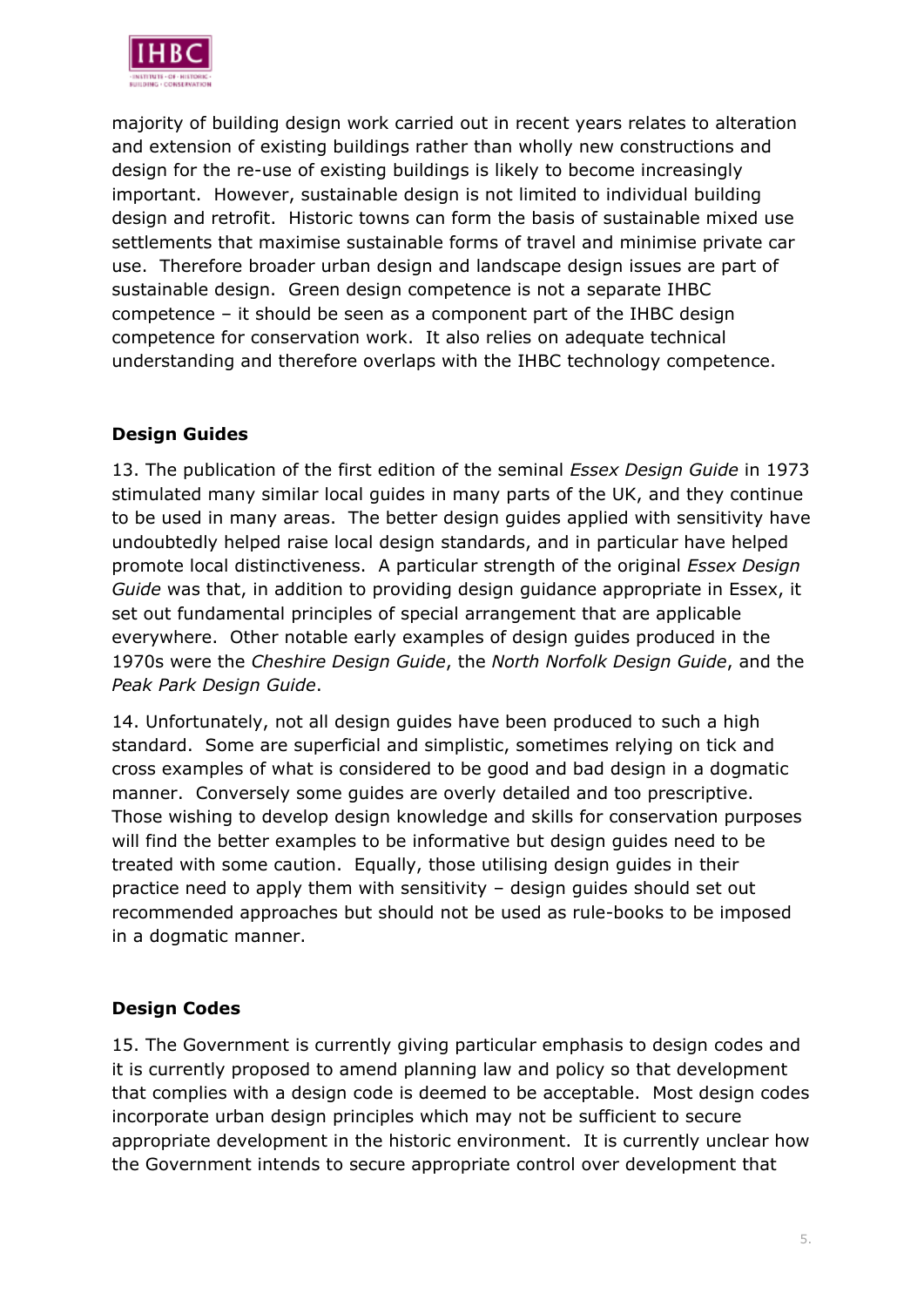

impacts on the historic environment. An understanding of the nature of design codes and their application is clearly going to be increasingly important in conservation practice.

#### **Stylistic considerations**

16. There has been a long history of disagreement about architectural style. Unfortunately, assessment of the appropriateness of proposed designs sometimes focuses on the issue of style. A striking modern design that contrasts harshly with the traditional character of its context can generate fierce local opposition. Equally, architects can be frustrated by the insistence of some local planning authorities on traditional designs in historic places. The examples provided in English Heritage's 2001 publication *Building in Context* show that either approach can be appropriate and that it is the quality of the design assessed in relation to fundamental design considerations that matters, not the stylistic approach. Successful modern designs sometimes blend modernism with traditional elements.

17. It is important to appreciate that architectural design is not just about external appearance and detailing. Assessment of the suitability of any design should have regard to the full range of design considerations. Furthermore, in assessing the appropriateness of any design, it is essential to understand the principles behind the design and to appreciate, in relation to adaptation of existing buildings, that it is often essential to reconcile practical needs with conservation in order to secure long term survival. Debates about the suitability of a design proposal that affects the historic environment should rarely be dominated by stylistic considerations.

*Roy M Lewis BA (Hons), MA (Arch Cons), MRTPI, IHBC*

### **Design Sources**

Historic publications that have shaped design-thinking in relation to historic building conservation:

- Trystan A Edwards, A. *Good and Bad Manners in Architecture*, J. Tiranti, London, 1946
- Kevin Lynch, Kevin, *The Image of the City*, The MIT Press, Massachusetts, 1960
- Jane Jacobs, *The Death and Life of Great American Cities*, Penguin Books, Harmondsworth, 1961
- Gordon Cullen, *Townscape*, The Architectural Press London, 1961. Republished as *Concise Townscape,* Architectural Press, Oxford, 1971
- Department of the Environment, *Quality in Town and Country: A Discussion Document* (Introduction by John Gummer), 1944
- James Strike, *Architecture in Conservation: Managing Development at Historic Sites,* Routledge, London, 1994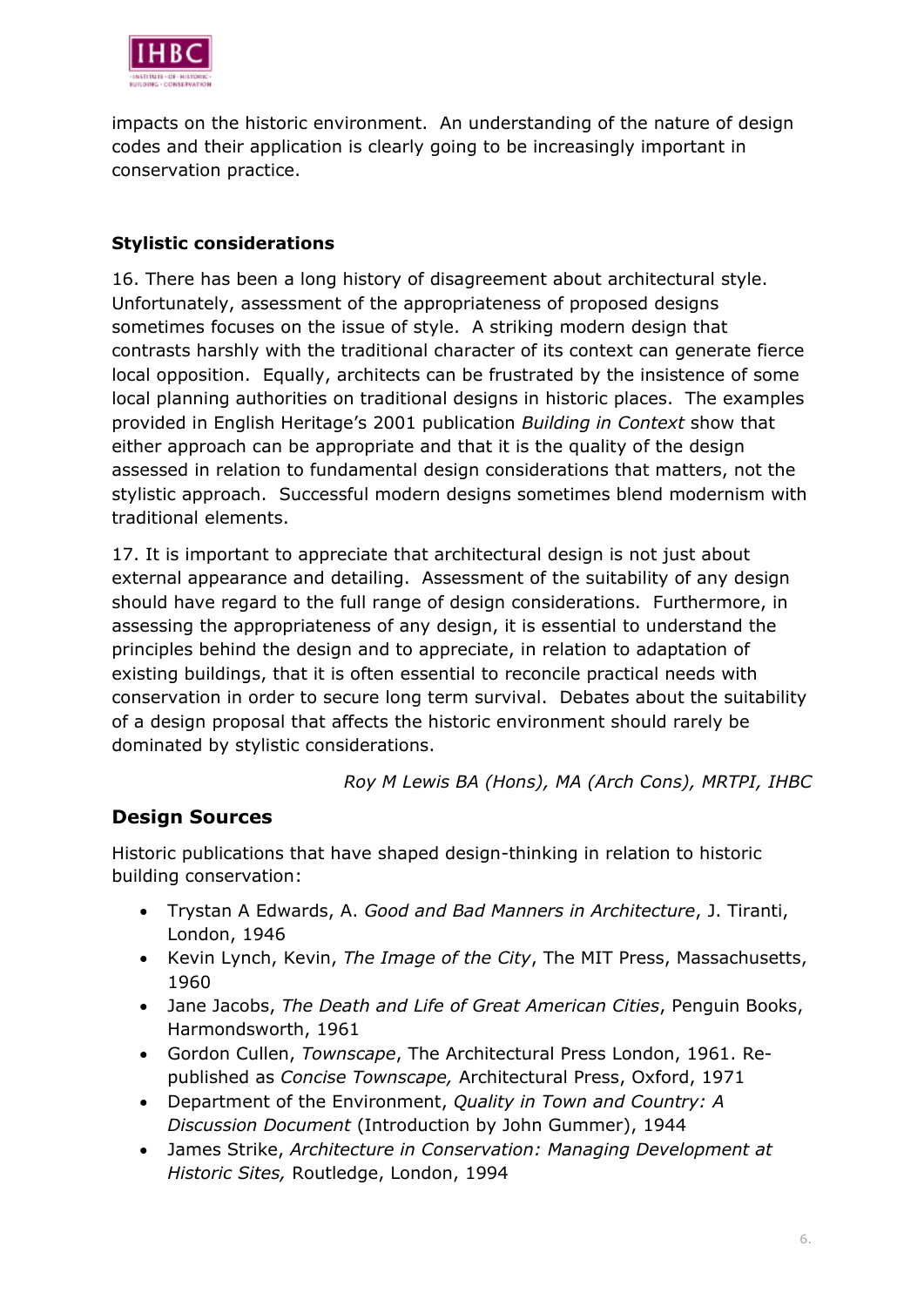

• Peter J Larkham, *Conservation and the City*, Routledge, London, 1996

Publications that focus on the re-use, alteration and extension of historic buildings:

- Derek Latham, *Creative Re-use of Buildings, Volume 1: Principles and Practice, Volume 2: Selected Examples*, Donhead, Shaftesbury, 2000
- Michael Stratton, *Industrial Buildings: Conservation and Regeneration*, Spon, London, 2000
- David Kincaid, *Adapting Buildings for Changing Uses: Guidelines for Change of Use Refurbishment*, Spon, London, 2002
- RIBA [architecture.com,](https://www.architecture.com/knowledge-and-resources/resources-landing-page/conservation-modernisation-and-adaptation-of-existing-buildings) *Design Matters: Conservation, Modernisation & Adaptation of Existing Buildings* (PDF) (no date)
- Roger Hunt, Iain Boyd, *New Design for Old Buildings*, RIBA in association with the Society for the Protection of Ancient Buildings, London, 2017 (2019, updated 2020)
- Historic Environment Scotland, *Managing Change in the Historic Environment: Use and Adaption of Listed Buildings* [https://www.historicenvironment.scot/archives-and](https://www.historicenvironment.scot/archives-and-research/publications/publication/?publicationId=8ab1f9c9-521a-435e-a3f2-aa240119b5e1)[research/publications/publication/?publicationId=8ab1f9c9-521a-435e](https://www.historicenvironment.scot/archives-and-research/publications/publication/?publicationId=8ab1f9c9-521a-435e-a3f2-aa240119b5e1)[a3f2-aa240119b5e1](https://www.historicenvironment.scot/archives-and-research/publications/publication/?publicationId=8ab1f9c9-521a-435e-a3f2-aa240119b5e1)

Publications that focus on new buildings in historic places:

- English Heritage / Commission for Architecture and the Built Environment CABE, *Building in Context: New development in historic areas*, (pamphlet/PDF), 2001 [https://www.designcouncil.org.uk/sites/default/files/asset/document/build](https://www.designcouncil.org.uk/sites/default/files/asset/document/building-in-context-new-development-in-historic-areas.pdf) [ing-in-context-new-development-in-historic-areas.pdf](https://www.designcouncil.org.uk/sites/default/files/asset/document/building-in-context-new-development-in-historic-areas.pdf)
- English Heritage, Commission for Architecture and the Built Environment (CABE), and Kent Architecture Centre, *Building in Context Toolkit: New Development in Historic Areas,* London, English Heritage / CABE, 2007 <http://www.building-in-context.org/>
- Sebastian Loew, *Modern Architecture in Historic Cities: Policy, Planning, and Building in Contemporary France,* Routledge, London, 1998
- John Warren, John Worthington, Sue Taylor (Eds.) *Context: New buildings in historic settings*, Architectural Press, Oxford, 1998
- Michael Davies, *Design in the historic environment*, The Building Conservation Directory, 2003
- Chris Smith, *The Old and New*, Special issue, Conservation Bulletin No.59, English Heritage, 2008
- Historic Scotland, Architecture + Design Scotland, and the Scottish Government, *New Design in Historic Settings*, Edinburgh: Historic Scotland, 2011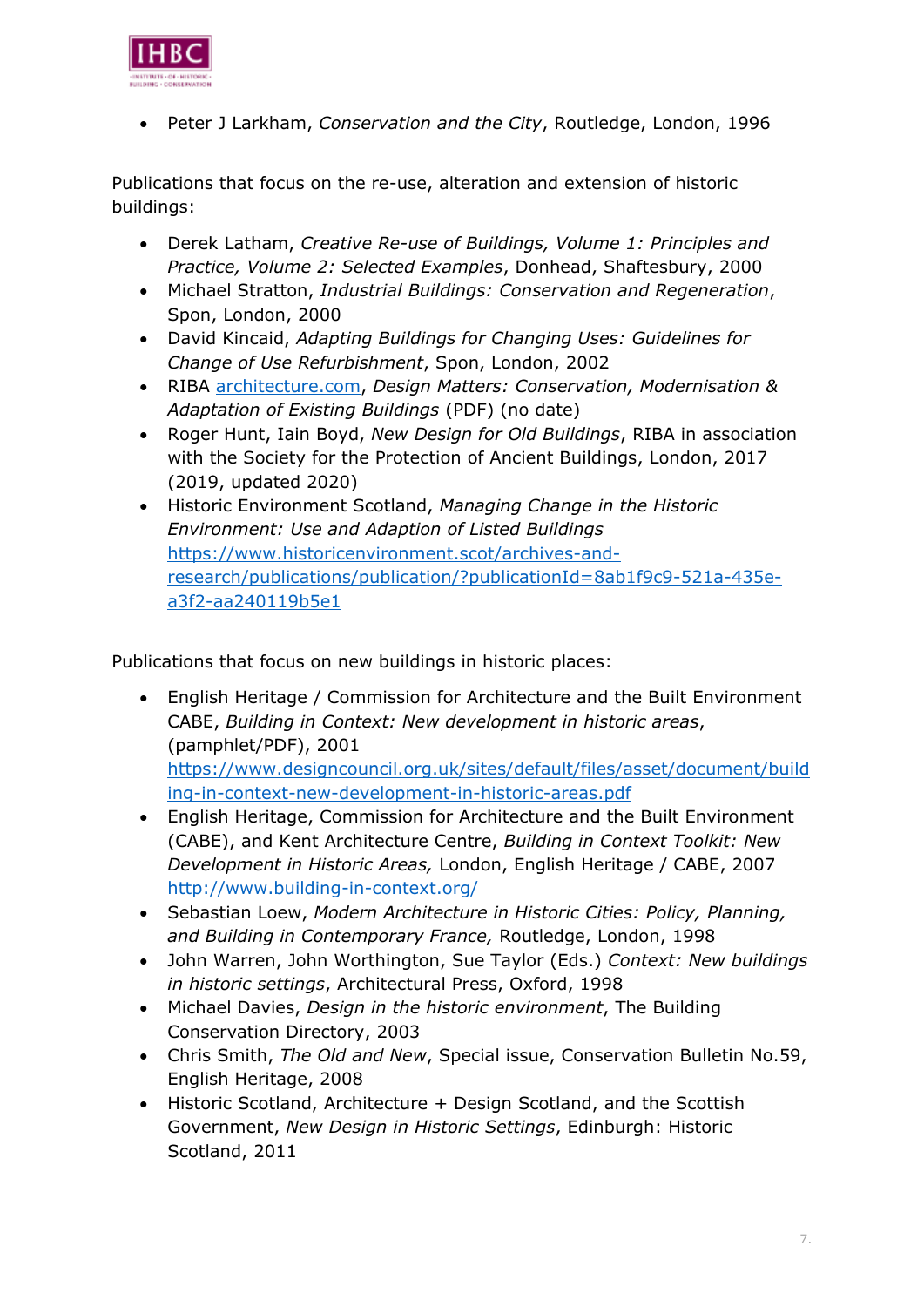

- Susan Macdonald, *Contemporary architecture in historic urban environments*, Conservation Perspectives, the GCI Newsletter 26 (2), 13- 15, 2011
- Kenneth Williamson, *Development and Design of Heritage Sensitive Sites: Strategies for Listed Buildings and Conservation Areas*, Routledge, London, 2010
- English Heritage, *Valuing Places: Good Practice in Conservation Areas*, HELM Guides, English Heritage, London, 2011
- Historic England, Historic Environment Good Practice Advice in Planning Note 3 (Second Edition), *The Setting of Heritage Assets,* 2017

Urban Design:

- Oscar Newman, *Defensible Space, Crime Prevention Through Urban Design*, Macmillan, 1972
- Ian Bentley, Ian et al (1985) *Responsive Environments: A manual for designers,* Oxford, Architectural Press, 1985
- Jan Gehl, *Life Between Buildings: Using Public Space*, (transl. by Koch, J), Van Nostrand Reinhold, New York, 1987
- Department of the Environment, Transport and the Regions and the Commission for Architecture and the Built Environment, *By Design – Urban design in the planning system: towards better practice*, HMSO, 2000
- Homes and Communities Agency, *Urban Design Compendium 1: Urban Design Principles*, Llewelyn-Davies, London, 2000
- Homes and Communities Agency, *Urban Design Compendium 2: Delivering Quality Places*, Llewelyn-Davies, London, 2013
- The Scottish Government, Creating Places: A policy statement on architecture and place for Scotland, 2013 [https://www.gov.scot/publications/creating-places-policy-statement](https://www.gov.scot/publications/creating-places-policy-statement-architecture-place-scotland/documents/)[architecture-place-scotland/documents/](https://www.gov.scot/publications/creating-places-policy-statement-architecture-place-scotland/documents/)
- Urban Design London, *The Design Companion for Planning and Placemaking*, RIBA Publishing, London, 2017
- Rob Cowan, *Essential Urban Design: A Handbook for Architects, Designers and Planners*, RIBA Publishing, London, 2021

Publications that cover relevant architectural principles:

- Francis D K Ching, *Architecture: Form, Space and Order*, New York: Van Nostrand Reinhold, New York, 1996
- Prizeman (Ed), *Sustainable Building Conservation: Theory and Practice of Responsive Design in the Heritage Environment*, RIBA Publishing, London, 2015
- Simon Unwin, *Analysing Architecture*, Second Edition London: Routledge, London, 2003